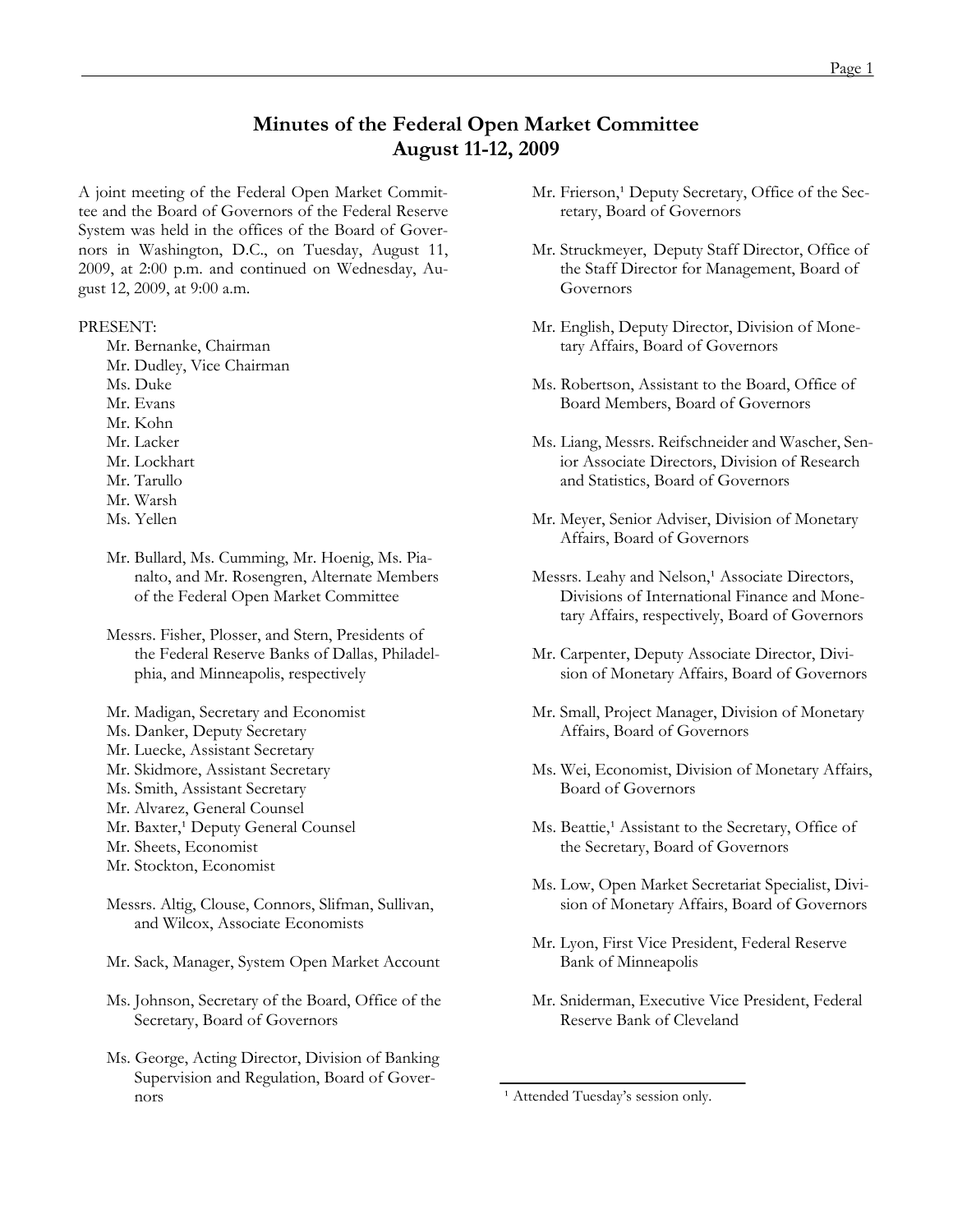- Mr. McAndrews,<sup>1</sup> Ms. McLaughlin, Messrs. Rudebusch, Sellon, Tootell, and Waller, Senior Vice Presidents, Federal Reserve Banks of New York, New York, San Francisco, Kansas City, Boston, and St. Louis, respectively
- Messrs. Burke, Dotsey, Koenig, and Pesenti, Vice Presidents, Federal Reserve Banks of New York, Philadelphia, Dallas, and New York, respectively
- Mr. Weber, Senior Research Officer, Federal Reserve Bank of Minneapolis
- Mr. Hetzel, Senior Economist, Federal Reserve Bank of Richmond

<sup>1</sup> Attended Tuesday's session only.

## **Developments in Financial Markets and the Federal Reserve's Balance Sheet**

The Manager of the System Open Market Account reported on recent developments in domestic and foreign financial markets. The Manager also reported on System open market operations in Treasury securities, agency debt, and agency mortgage-backed securities (MBS) since the Committee's June 23-24 meeting. By unanimous vote, the Committee ratified those transactions. There were no open market operations in foreign currencies for the System's account during the intermeeting period. The Federal Reserve's total assets were about unchanged, on balance, since the Committee met in June, remaining at approximately \$2 trillion as the System's purchases of securities were essentially matched by a further decline in usage of the System's credit and liquidity facilities.

Meeting participants again discussed the merits of including agency MBS backed by adjustable-rate mortgages (ARMs) in the Committee's MBS purchase program: Some thought it would be useful to include agency ARM MBS, noting that doing so could reduce the unusually large spreads between ARM rates and yields on similar-duration Treasury securities—spreads that were far larger than the comparable spreads on fixed-rate mortgages; others saw little potential benefit, given the small stock and limited issuance of ARM MBS, and were hesitant to involve the Federal Reserve in another market segment. The Committee made no decision on purchasing ARM MBS at this meeting. Participants also discussed the merits of progressively reducing the pace at which the Federal Reserve buys Treasury securities, agency debt, and agency MBS prior to the end of the asset purchase programs. They generally were of the view that gradually slowing the pace of the Committee's purchases of \$300 billion of Treasury securities and extending their completion to the end of October could help promote a smooth transition in markets. A number of participants noted that a similar tapering of agency debt and MBS purchases could be helpful in the future as those programs approach completion. The Committee made no decisions on tapering those purchases at this meeting.

The staff presented an update on the continuing development of several tools that could help support a smooth withdrawal of policy accommodation at the appropriate time. These measures include executing reverse repurchase agreements on a large scale, potentially with counterparties other than the primary dealers; implementing a term deposit facility that would be available to depository institutions in order to reduce the supply of excess reserves; and taking steps to tighten the link between the interest rate paid on reserve balances held at the Federal Reserve Banks and the federal funds rate. Several participants noted the need to continue refining the Committee's strategy for an eventual withdrawal of policy accommodation. The staff also updated the Committee on developments in the Term Asset-Backed Securities Loan Facility (TALF), summarized the pros and cons of expanding the range of collateral eligible for TALF loans, and recommended extending the final date for making new TALF loans into 2010. Participants generally supported the extension of TALF into 2010 but were skeptical about expanding the range of assets at this time.

Secretary's note: As announced on August 17, 2009, the Board of Governors subsequently approved an extension of the TALF while holding in abeyance any further expansion in the types of collateral eligible for the TALF.

## **Staff Review of the Economic Situation**

The information reviewed at the August 11-12 meeting suggested that overall economic activity was stabilizing after a contraction in real gross domestic product (GDP) during 2008 and early 2009 that the Bureau of Economic Analysis recently reported to have been greater than it had previously estimated. Employment continued to move lower through July, but the pace of job losses had slowed noticeably in recent months. A sizable pickup in motor vehicle production appeared to be under way. Housing activity apparently was begin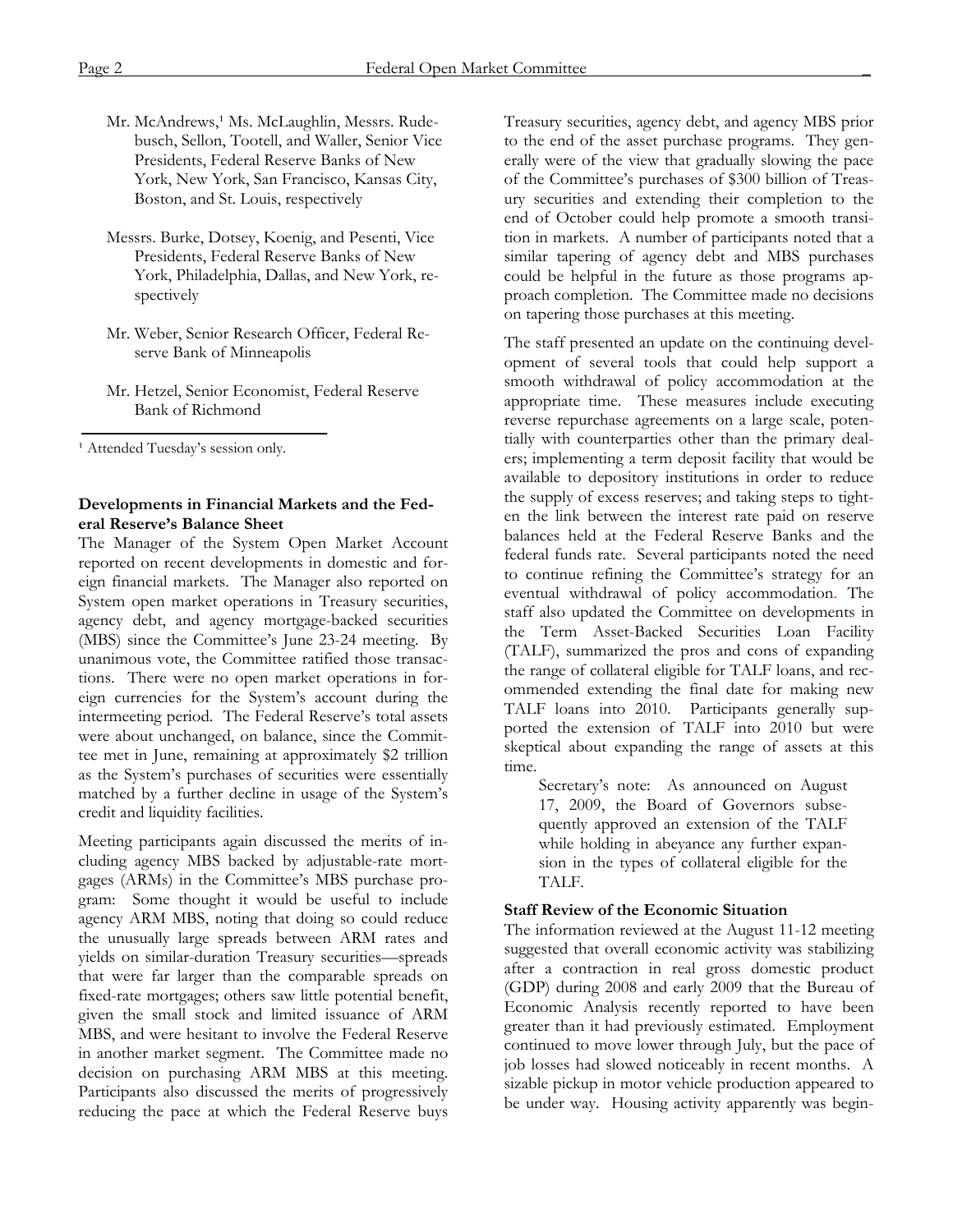ning to turn up. Consumer spending dropped only a little further in the first half of this year, on balance, after falling sharply in the second half of last year. The decline in equipment and software (E&S) investment seemed to be moderating, although the incoming data did not point to an imminent recovery. The sharp cuts in production this year reduced inventory stocks significantly, though they remained high relative to the level of sales. A jump in gasoline prices pushed up overall consumer price inflation in June, but core consumer price inflation remained relatively stable in recent months.

Job losses continued to abate in July, and aggregate hours of production and nonsupervisory workers were unchanged. The step-up in motor vehicle assemblies boosted employment in that industry; job losses decreased in a number of other manufacturing industries, and factory workweeks generally rose. Employment declines in business and financial services in July were also smaller than those in recent months. Payrolls in nonbusiness services posted their third monthly gain, supported by the continued uptrend in health and education and a small gain in the leisure and hospitality industry. However, job losses in the construction industry continued at about the recent rate. In the household survey, the unemployment rate edged down in July to 9.4 percent, while the labor force participation rate fell back to its March level. Other indicators also suggested a reduced pace of deterioration in labor demand. Both initial claims for unemployment insurance and insured unemployment moved down since June. However, with labor markets still quite slack, year-over-year growth in average hourly earnings of production and nonsupervisory workers slowed further in July.

The contraction in industrial production slowed markedly in the second quarter, although the rate of decline remained rapid and the factory utilization rate recorded a new low in June. The moderation in the pace of decline in industrial production in the second quarter was widespread across industries and major market groups. Available indicators suggested that industrial production increased noticeably in July, led by motor vehicle assemblies; manufacturing output excluding motor vehicles likely also rose in July.

Real personal consumption expenditures (PCE) edged down in June after holding steady in May and declining in April. Apart from a jump in motor vehicle purchases, which were boosted appreciably by the government's "cash-for-clunkers" program, indicators of consumer spending in July were mixed. Most determinants

of spending remained weak on balance. In particular, the weak labor market continued to place significant strains on household income, and earlier declines in net worth were still holding back spending. However, household net worth received a boost from the rise in equity prices since their low in March. In addition, the July Senior Loan Officer Opinion Survey on Bank Lending Practices indicated that the fraction of banks tightening standards and terms for consumer credit had diminished further. Moreover, measures of consumer sentiment, though they recently retraced a portion of their earlier gains, remained well above levels seen at the turn of the year.

Data from the housing sector indicated that construction activity appeared to be emerging from its extended decline. Single-family housing starts registered a sizable increase in June, and the number of starts stood well above the record low recorded in the first quarter of this year. However, in the much smaller multifamily sector, starts continued to decline, on net, in 2009 after falling significantly in the second half of 2008 amid tight credit conditions and rapidly deteriorating demand fundamentals for apartment buildings. The latest sales data suggested that demand for new houses may be strengthening after stabilizing in the early portion of this year. Although sales remained quite modest, they were enough, given the very slow pace of production, to pare the overhang of unsold new single-family houses: In June, these inventories stood at about one-half of their peak in the summer of 2006, and the months' supply of new homes was down considerably from its record high in January. Sales of existing single-family houses, which were fairly flat early in the year, posted their third consecutive monthly increase in June, and pending home sales agreements through June suggested that resale activity would rise further in the months ahead. Sales of existing homes had been supported for much of the year by heightened volumes of transactions involving bank-owned and other distressed properties; the uptick in May and June, however, appeared to have been driven by an increase in transactions of non-distressed properties. The apparent stabilization in housing demand seen in recent months was likely due, in part, to improvements in housing affordability stemming from low interest rates for conforming mortgages and lower house prices.

Real investment in E&S continued to contract in the second quarter; however, the estimated rate of decline was substantially smaller than in the previous two quarters. Business outlays on motor vehicles leveled off in the second quarter after an extended period of steep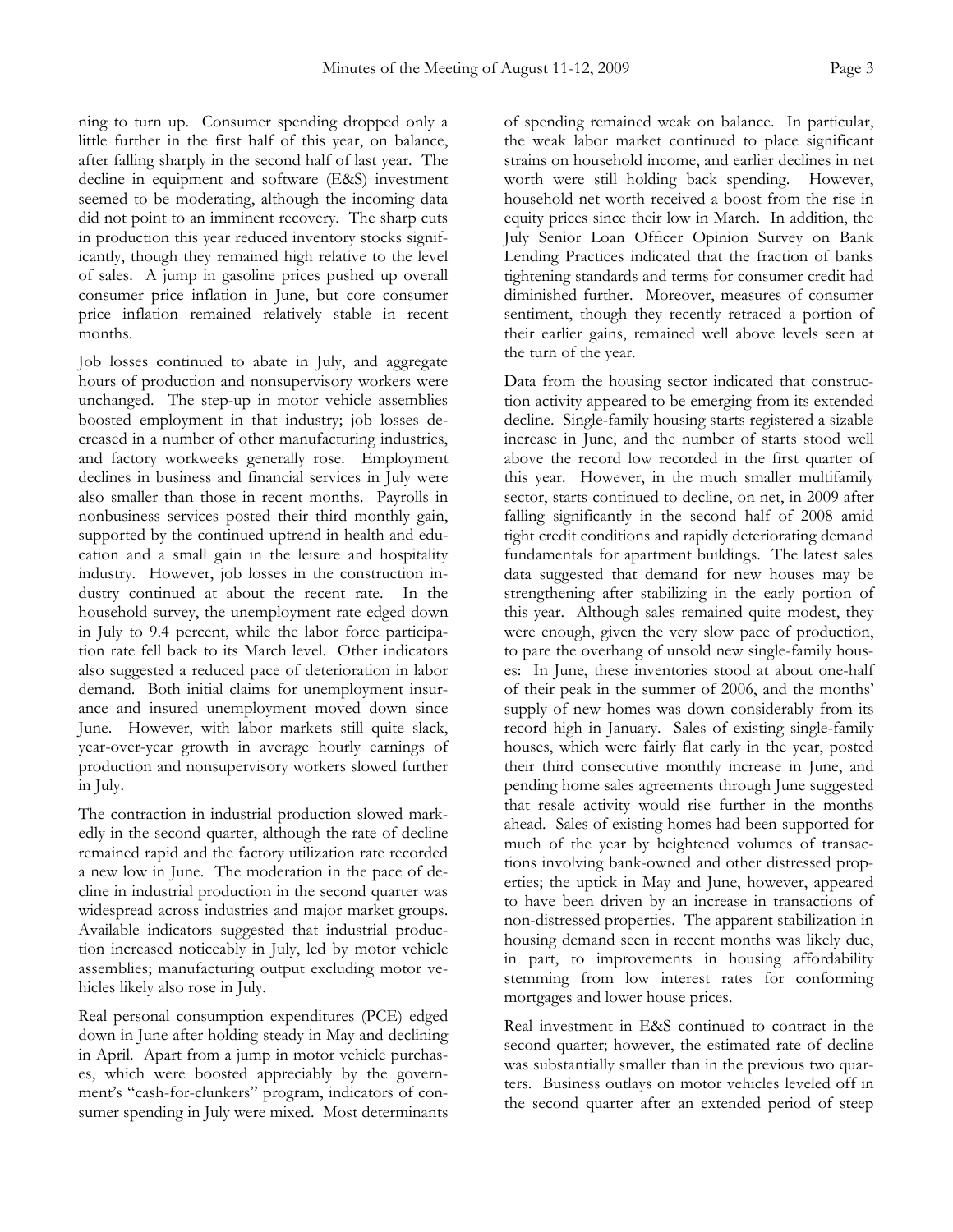declines. Real spending in the high-tech sector declined, although real outlays for computing equipment posted their first gain in a year. Outside of high-tech and transportation, real spending on equipment dropped again in the second quarter but at a slower pace than in the previous quarter. Although the fundamental determinants of investment in E&S remained weak, conditions appeared less unfavorable, on balance, than earlier in the year. In particular, the decline in business output was less pronounced in the second quarter than in prior quarters, and estimates of the user cost of capital fell back somewhat in the second quarter after spiking last year. Other forward-looking indicators generally improved, but they remained at levels consistent with a weak outlook for E&S investment. Corporate bond spreads over Treasury securities continued to ease, and monthly surveys of business conditions and sentiment generally were less downbeat than earlier in the year. In addition, the July Senior Loan Officer Opinion Survey reported that the net percentage of banks that had tightened standards and terms on commercial and industrial (C&I) loans receded somewhat, although the July National Federation of Independent Business survey showed that the share of small businesses reporting increased difficulty in obtaining credit remained high. Conditions in the nonresidential construction sector generally remained quite poor, with spending in most major categories staying on a downward trajectory through June. Vacancy rates continued to rise, property prices fell further, and, as indicated by the July Senior Loan Officer Opinion Survey, financing for nonresidential construction projects became even tighter.

In May, the U.S. international trade deficit narrowed to its lowest level since 1999, as exports increased moderately and imports declined. The increase in exports of goods and services was led by a climb in exports of industrial supplies, particularly of petroleum products, and reflected both higher prices and greater volumes. The value of imports of goods and services fell at a slower pace than in April. Imports of petroleum products exhibited the largest decline, with the fall wholly reflecting lower volumes, as petroleum prices rose. Imports of services and automotive products moved down somewhat, while non-oil industrial supplies were largely unchanged. Overall imports of consumer goods were also about unchanged, as a large decline in pharmaceuticals offset increases in a number of other goods. In contrast, imports of computers moved up strongly in May.

Recent indicators of economic activity in the advanced foreign economies suggested that the pace of contraction in those countries moderated further. Purchasing managers indexes continued to rebound but did not yet point to expansion for all countries. Industrial production, while remaining well below pre-crisis levels, moved up strongly in Japan and edged up in the euro area and in the United Kingdom. Indicators of economic sentiment also improved. However, labor market conditions continued to deteriorate, and credit standards remained generally tight. In emerging market economies, recent data showed that economic activity surged across emerging Asia in the second quarter. Real GDP rebounded sharply in China and South Korea, and the preliminary estimate in Singapore indicated a substantial increase. In China, policy stimulus lifted activity and thus helped boost China's imports, primarily from other countries in Asia. Indicators for these other countries also pointed to a strong rebound in the second quarter. Activity remained depressed in Mexico, partly reflecting the adverse effect of a swine flu outbreak. In contrast, activity in Brazil appeared to have begun to recover.

In the United States, overall PCE prices rose in June following little change in each of the previous three months. The increase largely reflected a sizable increase in gasoline prices, which appeared to have caught up with earlier increases in crude oil prices. The latest available survey data showed that gasoline prices flattened out, on net, in July. Excluding food and energy, PCE prices moved up moderately in June. For the second quarter as a whole, core inflation picked up from the pace in the first quarter, which had been revised down because of smaller increases in the imputed prices of nonmarket services. Median year-ahead inflation expectations in the Reuters/University of Michigan Survey of Consumers held relatively steady in July, as in recent months. Longer-term inflation expectations were about the same as the average over 2008. The producer price index for core intermediate materials turned up in June following a string of monthly declines that likely reflected the pass-through of the large declines in spot prices of commodities in the second half of last year. All measures of hourly compensation and wages suggested that labor costs decelerated markedly this year in response to the considerable deterioration in labor market conditions.

## **Staff Review of the Financial Situation**

The decisions by the Federal Open Market Committee (FOMC) at the June meeting to leave the target range for the federal funds rate unchanged and to maintain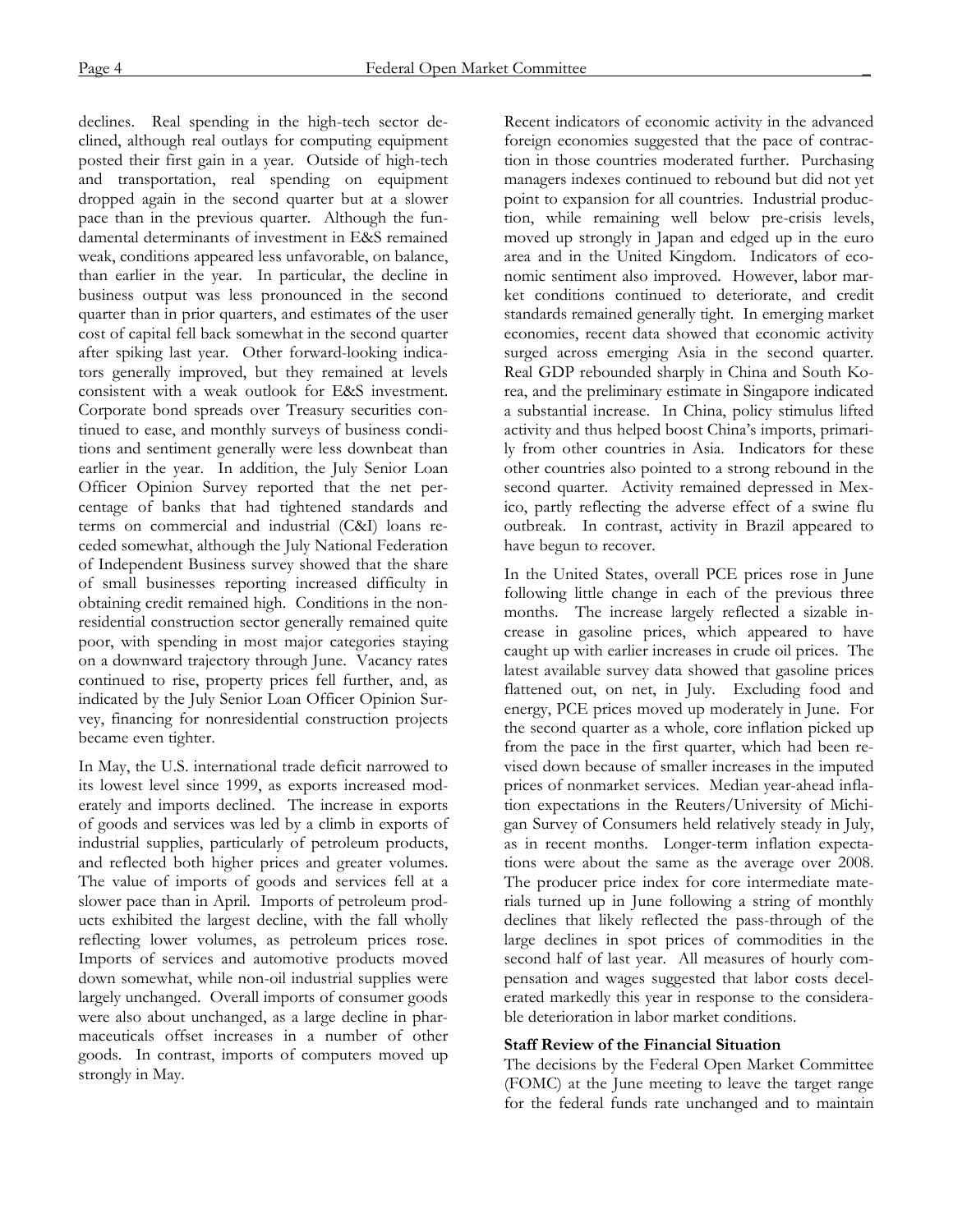the sizes of its large-scale asset purchase programs, along with the accompanying statement, were broadly in line with market expectations. However, investors initially marked up their expected path for the federal funds rate following the release of the statement, as they apparently interpreted it as suggesting a more favorable assessment of prospects for economic growth than had been anticipated. Subsequently, investors revised down the expected policy path after the June employment report and the Chairman's semiannual monetary policy testimony. These declines were more than offset by the favorable economic information received toward the end of the intermeeting period, including the stronger-than-expected July employment report. On net, the market-implied path of the federal funds rate ended the period about the same as at the time of the June FOMC meeting. Yields on nominal Treasury securities were also little changed, on balance, over the intermeeting period, though there were sizable intraday movements in response to macroeconomic data releases and Federal Reserve communications. Inflation compensation based on five-year Treasury inflation-protected securities (TIPS) declined, on net, over the intermeeting period, while five-year inflation compensation five years ahead rose somewhat. Liquidity in the TIPS market reportedly continued to be poor, making unclear the extent to which movements in TIPS inflation compensation reflected changes in investors' expectations of future inflation.

Functioning in short-term funding markets generally showed further improvement over the intermeeting period. Consistent with reduced concerns about the financial condition of large banking institutions, London interbank offered rates (Libor) continued to edge down. Three- and six-month Libor-OIS (overnight index swap) spreads—while still somewhat elevated by historical standards—declined a bit further and stood at levels last recorded in early 2008. Bid-asked spreads for most types of repurchase agreements edged down. Since June, spreads on A2/P2-rated commercial paper and AA-rated asset-backed commercial paper were little changed, on net, remaining at the low ends of their ranges over the past two years. Indicators of Treasury market functioning were little changed over the intermeeting period, and functioning continued to be somewhat impaired. Bid-asked spreads held roughly steady, and trading volumes remained low. The onthe-run liquidity premium for the 10-year Treasury note was little changed at elevated levels, although it was well below its peak last fall.

Broad stock price indexes rose, on net, over the intermeeting period, as investors responded to strong second-quarter earnings reports and indications that the economy may be stabilizing. The spread between an estimate of the expected real equity return over the next 10 years for S&P 500 firms and an estimate of the real 10-year Treasury yield—a rough gauge of the equity risk premium—narrowed a bit more but remained high by recent historical standards. Option-implied volatility on the S&P 500 index also dropped a bit further. Yields on BBB-rated and speculative-grade corporate bonds declined over the intermeeting period. As a result, corporate bond spreads narrowed further and dropped below the previous peak levels reached in 2002 following the 2001 recession. Conditions in the leveraged loan market continued to improve as secondary-market prices rose further and bid-asked spreads narrowed.

Investor sentiment toward the financial sector improved further over the intermeeting period, boosted, in part, by better-than-expected second-quarter earnings results at larger banking institutions. Over the period, bank equity prices rose, and credit default swap spreads on financial firms declined. Nonetheless, some investors commented that the positive upside surprises at large financial institutions were mostly related to investment banking and trading activities, which may not provide a stable source of earnings, and to mortgage refinancing activity, which may recede if longer-term rates rise. Market participants also focused on the large consumer loan losses reported by many banks. The financial condition of CIT Group, Inc., one of the largest lenders to middle-market firms, worsened sharply over the period, but broader financial market conditions appeared to be largely unaffected by this development.

The level of private domestic nonfinancial sector debt apparently declined again in the second quarter, as household debt was estimated to have dropped and nonfinancial business debt appeared to have been essentially unchanged. Gross issuance of speculativeand investment-grade bonds by nonfinancial corporations slowed in July from its outsized second-quarter pace. Issuance of institutional loans in the syndicated leveraged loan market reportedly remained extremely weak in July, while bank loans and commercial paper continued to run off, leaving net debt financing by nonfinancial corporations at around zero. In contrast, the federal government issued debt at a rapid clip, and state and local government debt was estimated to have expanded moderately.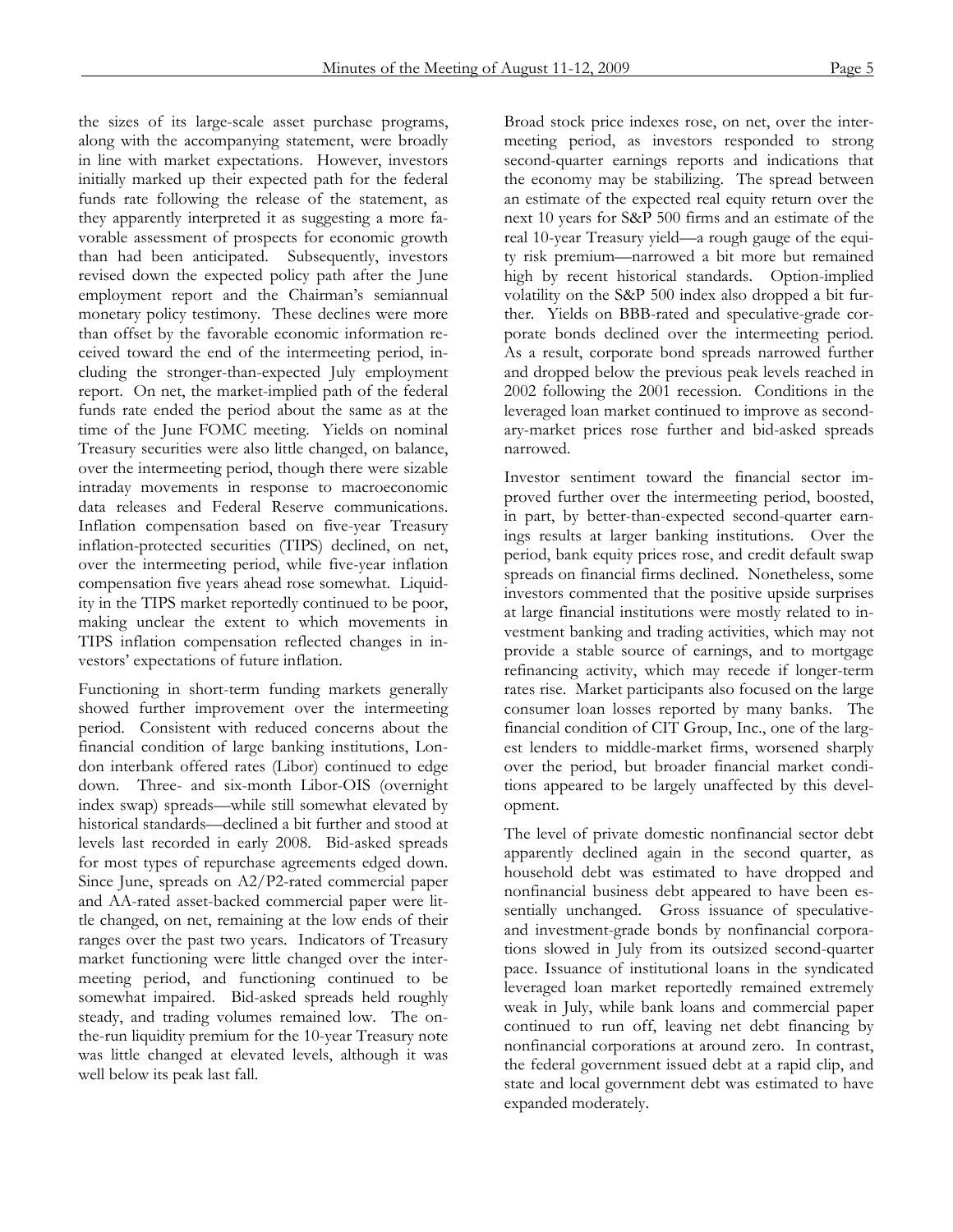Commercial bank credit contracted further in June and July. All major loan categories declined, apparently reflecting the combined effects of weaker demand for most types of loans, some substitution from bank loans to other funding sources, and an ongoing tightening of lending standards and terms. Commercial and industrial lending dropped steeply amid subdued origination activity and broad-based paydowns of outstanding loans. In the July Senior Loan Officer Opinion Survey, respondents indicated that the most important reasons for the decline in C&I loans in 2009 were weaker demand from creditworthy borrowers and the deterioration in credit quality that had reduced the number of firms that respondents viewed as creditworthy. The contraction in commercial real estate (CRE) lending accelerated. Large fractions of respondents to the July survey again noted that they had tightened standards and that the demand for CRE loans had weakened further.

M2 was little changed, on net, in June and July. Retail money market mutual funds and small time deposits dropped significantly in June and were estimated to have contracted again in July, likely reflecting the very low rates of interest on these assets and a continued reallocation of wealth toward riskier assets. These declines were partly offset by a net increase in liquid deposits, also suggesting some portfolio reallocation within M2 assets. Currency expanded weakly, apparently because of soft foreign demand.

The tone of financial markets abroad improved further during the intermeeting period. Stock markets rose globally, as positive U.S. earnings reports and news of strong economic rebounds in emerging Asian economies reportedly lifted investor sentiment. European bank stocks rose especially rapidly, spurred by reports of better-than-expected earnings among some European banks as well as some U.S. financial institutions. The dollar depreciated mildly on a trade-weighted basis since late June.

The European Central Bank (ECB), the Bank of England, the Bank of Canada, and the Bank of Japan kept their respective policy rates constant over the intermeeting period. However, overnight interest rates in the euro area declined in the wake of the June 24 injection by the ECB of one-year funds at a fixed rate of 1 percent. The ECB also began its purchases of covered bonds, and yields on intermediate-term European covered bonds declined since the purchases began in early July. After leaving the size of its Asset Purchase Facility (APF) unchanged at its July meeting, the Bank of England, at its August meeting, raised the size of the APF to  $f175$  billion and widened the set of gilts it would purchase. Benchmark gilt yields fell noticeably on the announcement after moving higher in July.

# **Staff Economic Outlook**

In the forecast prepared for the August FOMC meeting, the staff's outlook for the change in real activity over the next year and a half was essentially the same as at the time of the June meeting. Consumer spending had been on the soft side lately. The new estimates of real disposable income that were reported in the comprehensive revision to the national income and product accounts showed a noticeably slower increase in 2008 and the first half of 2009 than previously thought. By themselves, the revised income estimates would imply a lower forecast of consumer spending in coming quarters. But this negative influence on aggregate demand was roughly offset by other factors, including higher household net worth as a result of the rise in equity prices since March, lower corporate bond rates and spreads, a lower dollar, and a stronger forecast for foreign economic activity. All told, the staff continued to project that real GDP would start to increase in the second half of 2009 and that output growth would pick up to a pace somewhat above its potential rate in 2010. The projected increase in production in the second half of 2009 was expected to be the result of a slowing in the pace of inventory liquidation; final sales were not projected to increase until 2010. The step-up in economic activity in 2010 was expected to be supported by an ongoing improvement in financial conditions, which, along with accommodative monetary policy, was projected to set the stage for further improvements in household and business sentiment and an acceleration in aggregate demand.

The staff forecast for inflation was also about unchanged from that at the June meeting. Interpretation of the incoming data on core PCE inflation was complicated by changes in the definition of the core measure recently implemented by the Bureau of Economic Analysis, as well as by unusually low readings for some nonmarket components of the price index.2 After accounting for these factors, the underlying pace of core inflation seemed to be running a little higher than the staff had anticipated. Survey measures of inflation expectations showed no significant change. Nonetheless,

 $\overline{a}$ 

<sup>2</sup> As part of the July 2009 comprehensive revision of the national income and product accounts, the Bureau of Economic Analysis reclassified restaurant meals from the food category to the services category. As a result, the price index for PCE excluding food and energy (the core PCE price index) now includes prices of restaurant meals.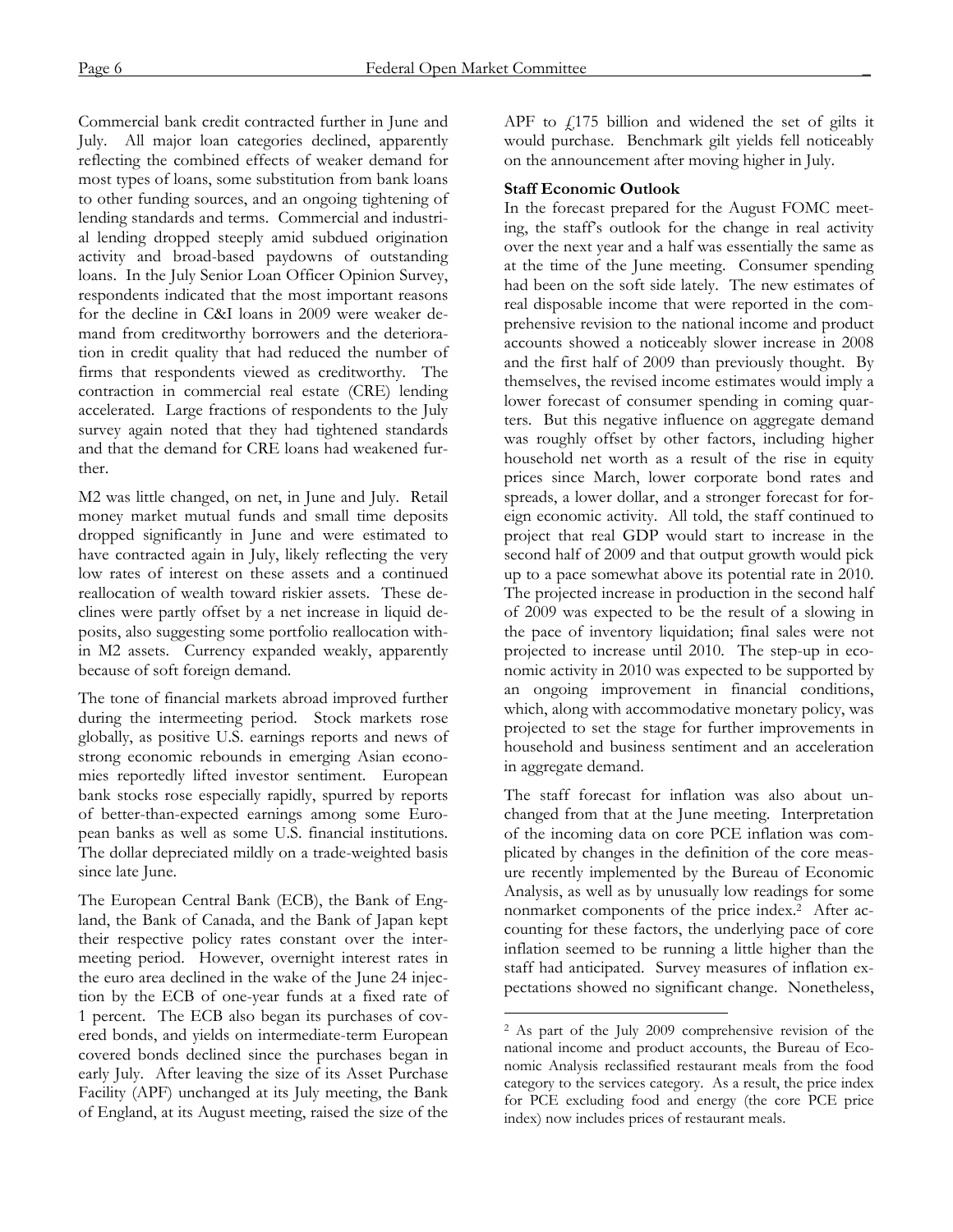with the unemployment rate anticipated to increase somewhat during the remainder of 2009 and to decline only gradually in 2010, the staff still expected core PCE inflation to slow substantially over the forecast period; the very low readings on hourly compensation lately suggested that such a process might already be in train.

# **Participants' Views on Current Conditions and the Economic Outlook**

In their discussion of the economic situation and outlook, meeting participants agreed that the incoming data and anecdotal evidence had strengthened their confidence that the downturn in economic activity was ending and that growth was likely to resume in the second half of the year. Many noted that their baseline projections for the second half of 2009 and for subsequent years had not changed appreciably since the Committee met in June but that they now saw smaller downside risks. Consumer spending appeared to be in the process of leveling out, and activity in a number of local housing markets had stabilized or even increased somewhat. Reports from business contacts supported the view that firms were making progress in bringing inventories into better alignment with their reduced sales and that production was stabilizing in many sectors—albeit at low levels—and beginning to rise in some. Nonetheless, most participants saw the economy as likely to recover only slowly during the second half of this year, and all saw it as still vulnerable to adverse shocks. Conditions in the labor market remained poor, and business contacts generally indicated that firms would be quite cautious in hiring when demand for their products picks up. Moreover, declines in employment and weakness in growth of labor compensation meant that income growth was sluggish. Also, households likely would continue to face unusually tight credit conditions. These factors, along with past declines in wealth that had been only partly offset by recent increases in equity prices, would weigh on consumer spending. The data and business contacts indicated very substantial excess capacity in many sectors; this excess capacity, along with the tight credit conditions facing many firms, likely would mean further weakness in business fixed investment for a time. Even so, less-aggressive inventory cutting and continuing monetary and fiscal policy stimulus could be expected to support growth in production during the second half of 2009 and into 2010. In addition, the outlook for foreign economies had improved somewhat, auguring well for U.S. exports. Participants expected the pace of recovery to pick up in 2010, but they expressed a range of views, and considerable uncertainty, about the likely strength of the upturnparticularly about the pace of projected gains in consumer spending and the extent to which credit conditions would normalize.

Most participants anticipated that substantial slack in resource utilization would lead to subdued and potentially declining wage and price inflation over the next few years; a few saw a risk of substantial disinflation. However, some pointed to the problems in measuring economic slack in real time, and several were skeptical that temporarily low levels of resource utilization would reduce inflation appreciably, given the loose empirical relationship of economic slack to inflation and the fact that the public did not appear to have reduced its expectations of inflation. Participants noted concerns among some analysts and business contacts that the sizable expansion of the Federal Reserve's balance sheet and large continuing federal budget deficits ultimately could lead to higher inflation if policies were not adjusted in a timely manner. To address these concerns, it would be important to continue communicating that the Federal Reserve has the tools and willingness to begin withdrawing monetary policy accommodation at the appropriate time to prevent any persistent increase in inflation.

Developments in financial markets during the intermeeting period were again seen as broadly positive; the cumulative improvement in market functioning since the spring was viewed as quite significant. Markets for corporate debt continued to improve, and private credit spreads narrowed further. With the TALF continuing to provide important support, markets for asset-backed securities also showed improvement, and recent issuance had neared levels observed prior to the second half of 2008. Higher equity prices appeared to result not only from generally better-than-expected corporate earnings, which seemed largely to reflect aggressive cost cutting, but also from a reduction in the perceived risk of extremely adverse outcomes and a consequent increase in investors' appetite for riskier assets. However, participants noted that many markets were still strained and that financial risks remain. The improvement in financial markets was due, in part, to support from various government programs, and market functioning might deteriorate as those programs wind down. While financial markets had improved, credit remained tight, with many banks—though fewer than in recent quarters—having reported that they again tightened loan standards and terms. Increases in interest rates and reductions in lines on credit cards were affecting small businesses as well as consumers. All categories of bank lending had continued to decline.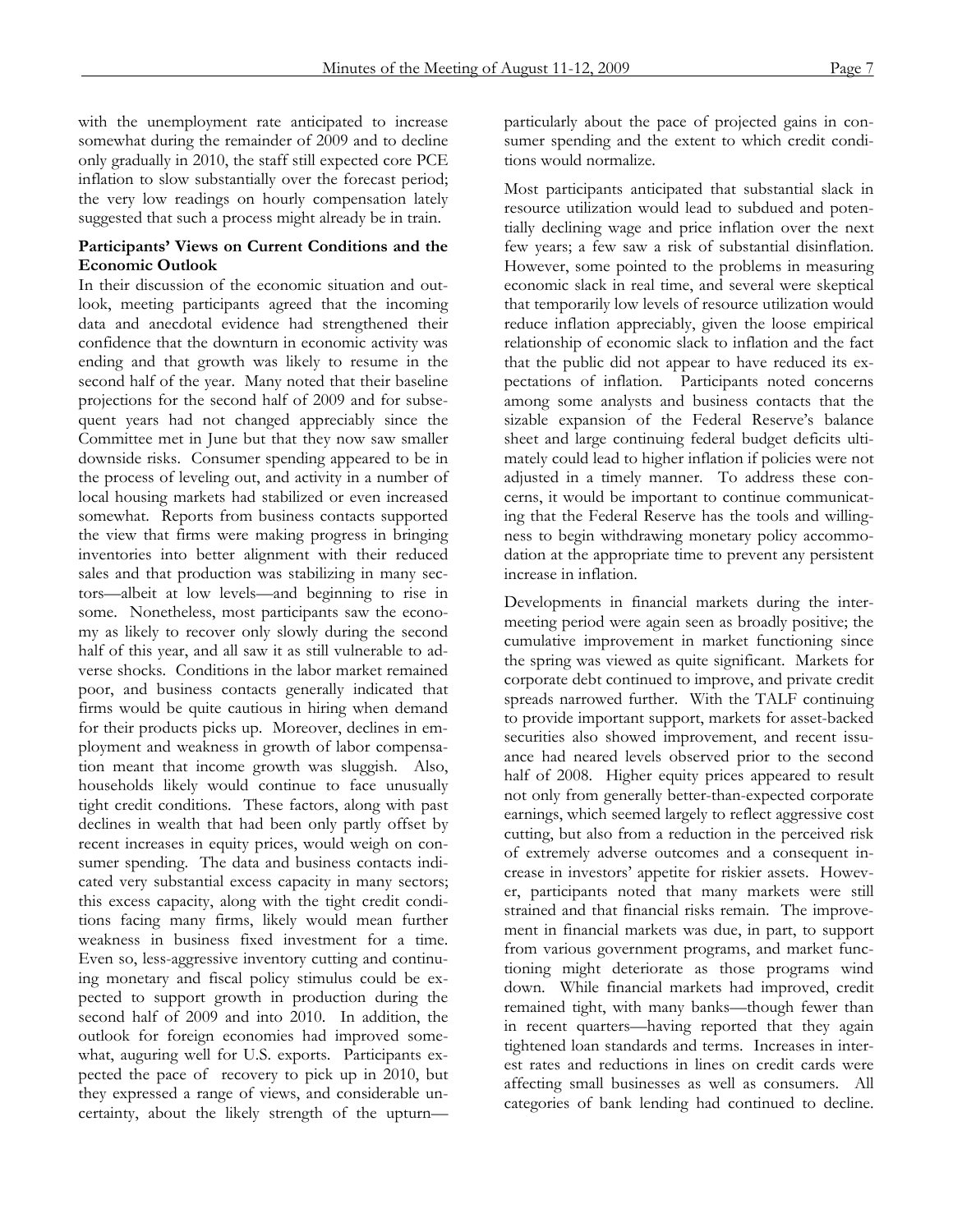Worsening credit quality was still cited by banks as an important reason for the tightening of credit conditions, though anecdotal evidence suggested that the deterioration in the credit quality of consumer loans might be slowing. Nonetheless, several participants noted that banks still faced a sizable risk of additional credit losses and that many small and medium-sized banks were vulnerable to deteriorating performance of commercial real estate loans. Participants again observed that obtaining or renewing financing for commercial real estate properties and projects was extremely difficult amid worsening fundamentals in that sector, though some noted anecdotal evidence that the addition of highly rated commercial MBS to the list of securities that can be pledged as collateral for TALF loans had contributed to an improvement in liquidity in that market.

Labor market conditions remained of particular concern to meeting participants. Though recent data indicated that the pace at which employment was declining had slowed appreciably, job losses remained sizable. Moreover, long-term unemployment and permanent separations continued to rise, suggesting possible problems of skill loss and a need for labor reallocation that could slow recovery in employment as the economy begins to expand. The unusually large fraction of those who were working part time for economic reasons and the unusually low level of the average workweek, combined with indications from business contacts that firms would resist hiring as sales and production turn up, also pointed to a period of modest job gains and thus a slow decline in the unemployment rate. Wages and benefits continued to decelerate, reflecting—in the judgment of many participants—substantial slack in labor markets. Several participants noted that the deceleration in labor costs should eventually support a pickup in hiring. Recently, however, it contributed to weakness in household incomes.

Consumer spending remained weak, but participants saw evidence that it was stabilizing, even before the boost to auto purchases provided by the cash-forclunkers program. Real PCE declined little, on balance, during the first half of 2009 after dropping sharply during the second half of 2008 and was essentially constant during May and June. Several participants noted the recent rebound in equity prices and thus household wealth as a factor that was likely to support consumer spending. Many noted, however, that households still faced considerable headwinds, including reduced wealth, tight credit, high levels of debt, and uncertain job prospects. With these forces restraining spending,

and with labor income likely to remain soft, participants generally expected no more than moderate growth in consumer spending going forward. An important source of uncertainty in the outlook for consumer spending was whether households' propensity to save, which had risen in recent quarters, would increase further: Analysis based on responses to past changes in wealth relative to income suggested that the personal saving rate could level out near its current value; however, there was some chance that the increased income volatility and reduced access to credit that had characterized recent experience could lead households to save a still-larger fraction of their incomes.

Regional surveys and anecdotal reports continued to indicate low levels of activity across many goodsproducing industries and in the service sector, but they also pointed to some optimism about the outlook. Firms appeared to be making substantial progress in reducing inventories toward desired levels; indeed, inventories of motor vehicles appeared quite lean following earlier production shutdowns and the recent boost to sales from the cash-for-clunkers program. Accordingly, participants expected firms to slow the pace of inventory reduction by raising production; this adjustment was likely to make an important contribution to economic recovery in the second half of this year. In contrast, business contacts generally reported setting a high bar for increasing capital investment once sales pick up, because their firms now have unusually high levels of excess capacity.

In the residential real estate sector, home sales, prices, and construction had shown signs of stabilization in many areas and were increasing modestly in others, but a still-sizable inventory of unsold existing homes continued to restrain homebuilding. Commercial real estate activity, in contrast, was being weighed down by deteriorating fundamentals, including declining occupancy and rental rates; by falling prices; and by difficulty in refinancing loans on existing properties.

Manufacturing firms appeared to have benefitted recently from an earlier- and stronger-than-expected pickup in foreign economic activity, especially in Asia, and the resulting increase in demand for U.S. exports. Several participants noted that improving growth abroad would likely contribute to greater growth in U.S. exports going forward.

A number of participants noted that fiscal policy helped support the stabilization in economic activity, in part by buoying household incomes and by preventing even larger cuts in state and local government spend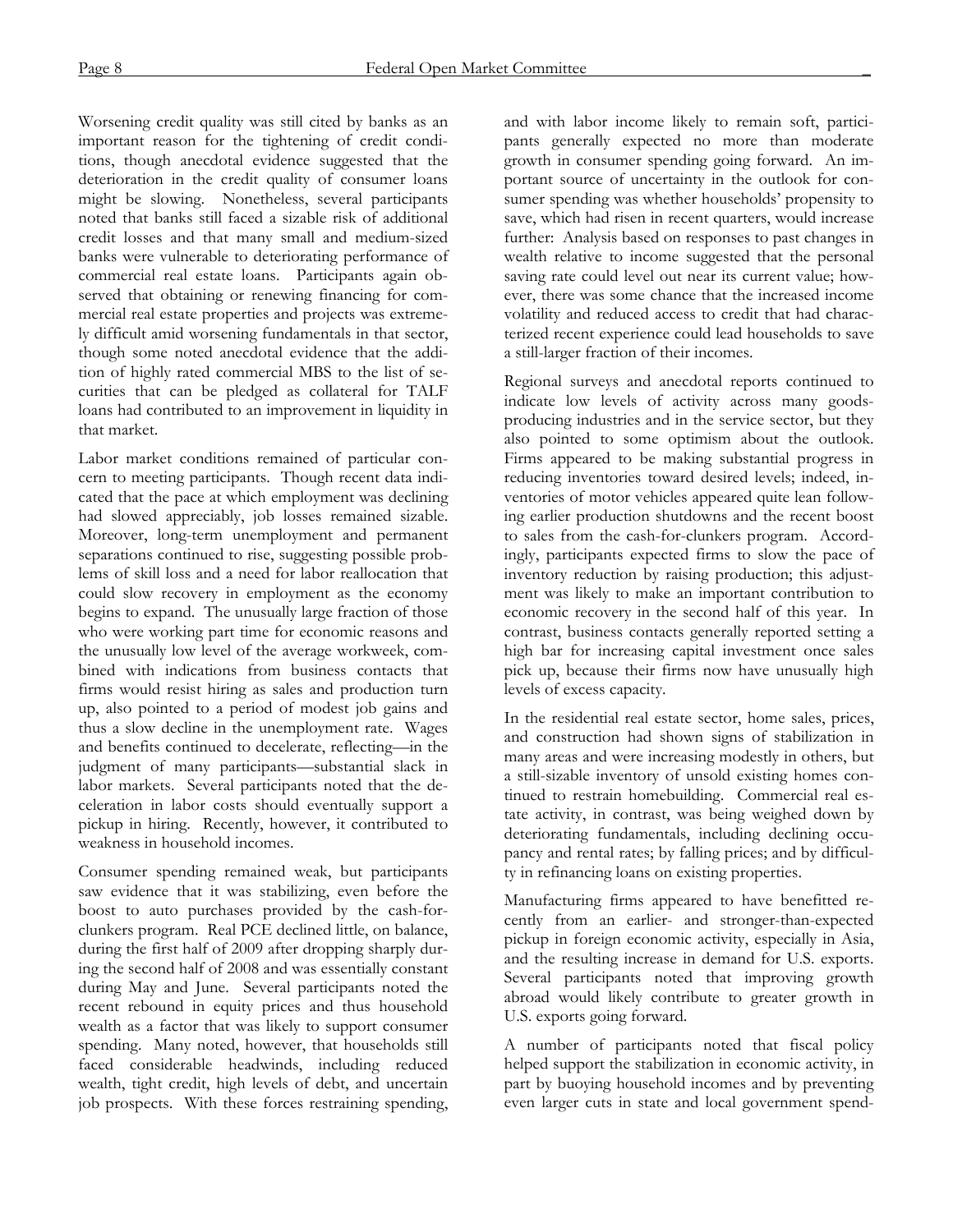ing. Participants generally anticipated that fiscal stimulus already in train would contribute to growth in economic activity during the second half of 2009 and into 2010, but the stimulative effects of policy would fade as 2010 went on and would need to be replaced by private demand and income growth.

#### **Committee Policy Action**

In their discussion of monetary policy for the period ahead, Committee members agreed that the stance of monetary policy should not be changed at this meeting. Given the prospects for an initially modest economic recovery, substantial resource slack, and subdued inflation, the Committee agreed that it should maintain its target range for the federal funds rate at  $0$  to  $\frac{1}{4}$  percent. The future path of the federal funds rate would continue to depend on the Committee's evolving outlook, but, for now, given their forecasts for only a gradual upturn in economic activity and subdued inflation, members thought it most likely that the federal funds rate would need to be maintained at an exceptionally low level for an extended period. With the downside risks to the economic outlook now considerably reduced but the economic recovery likely to be damped, the Committee also agreed that neither expansion nor contraction of its program of asset purchases was warranted at this time. The Committee did, however, decide to gradually slow the pace of the remainder of its purchases of \$300 billion of Treasury securities and extend their completion to the end of October to help promote a smooth transition in markets. Members noted that, with the programs for purchases of agency debt and MBS not due to expire until the end of the year, it was not necessary to make decisions at this meeting about any potential modifications to those programs. The Committee agreed that it would continue to evaluate the timing and overall amounts of its purchases of securities in light of the evolving economic outlook and conditions in financial markets.

At the conclusion of the discussion, the Committee voted to authorize and direct the Federal Reserve Bank of New York, until it was instructed otherwise, to execute transactions in the System Account in accordance with the following domestic policy directive:

"The Federal Open Market Committee seeks monetary and financial conditions that will foster price stability and promote sustainable growth in output. To further its long-run objectives, the Committee seeks conditions in reserve markets consistent with federal funds trading in a range from  $0$  to  $\frac{1}{4}$  percent. The Committee directs the Desk to purchase agency debt, agency MBS, and longer-term Treasury securities during the intermeeting period with the aim of providing support to private credit markets and economic activity. The timing and pace of these purchases should depend on conditions in the markets for such securities and on a broader assessment of private credit market conditions. The Desk is expected to purchase up to \$200 billion in housing-related agency debt and up to \$1.25 trillion of agency MBS by the end of the year. The Desk is expected to purchase about \$300 billion of longer-term Treasury securities by the end of October, gradually slowing the pace of these purchases until they are completed. The Committee anticipates that outright purchases of securities will cause the size of the Federal Reserve's balance sheet to expand significantly in coming months. The System Open Market Account Manager and the Secretary will keep the Committee informed of ongoing developments regarding the System's balance sheet that could affect the attainment over time of the Committee's objectives of maximum employment and price stability."

The vote encompassed approval of the statement below to be released at 2:15 p.m.:

"Information received since the Federal Open Market Committee met in June suggests that economic activity is leveling out. Conditions in financial markets have improved further in recent weeks. Household spending has continued to show signs of stabilizing but remains constrained by ongoing job losses, sluggish income growth, lower housing wealth, and tight credit. Businesses are still cutting back on fixed investment and staffing but are making progress in bringing inventory stocks into better alignment with sales. Although economic activity is likely to remain weak for a time, the Committee continues to anticipate that policy actions to stabilize financial markets and institutions, fiscal and monetary stimulus, and market forces will contribute to a gradual resumption of sustainable economic growth in a context of price stability.

The prices of energy and other commodities have risen of late. However, substantial resource slack is likely to dampen cost pres